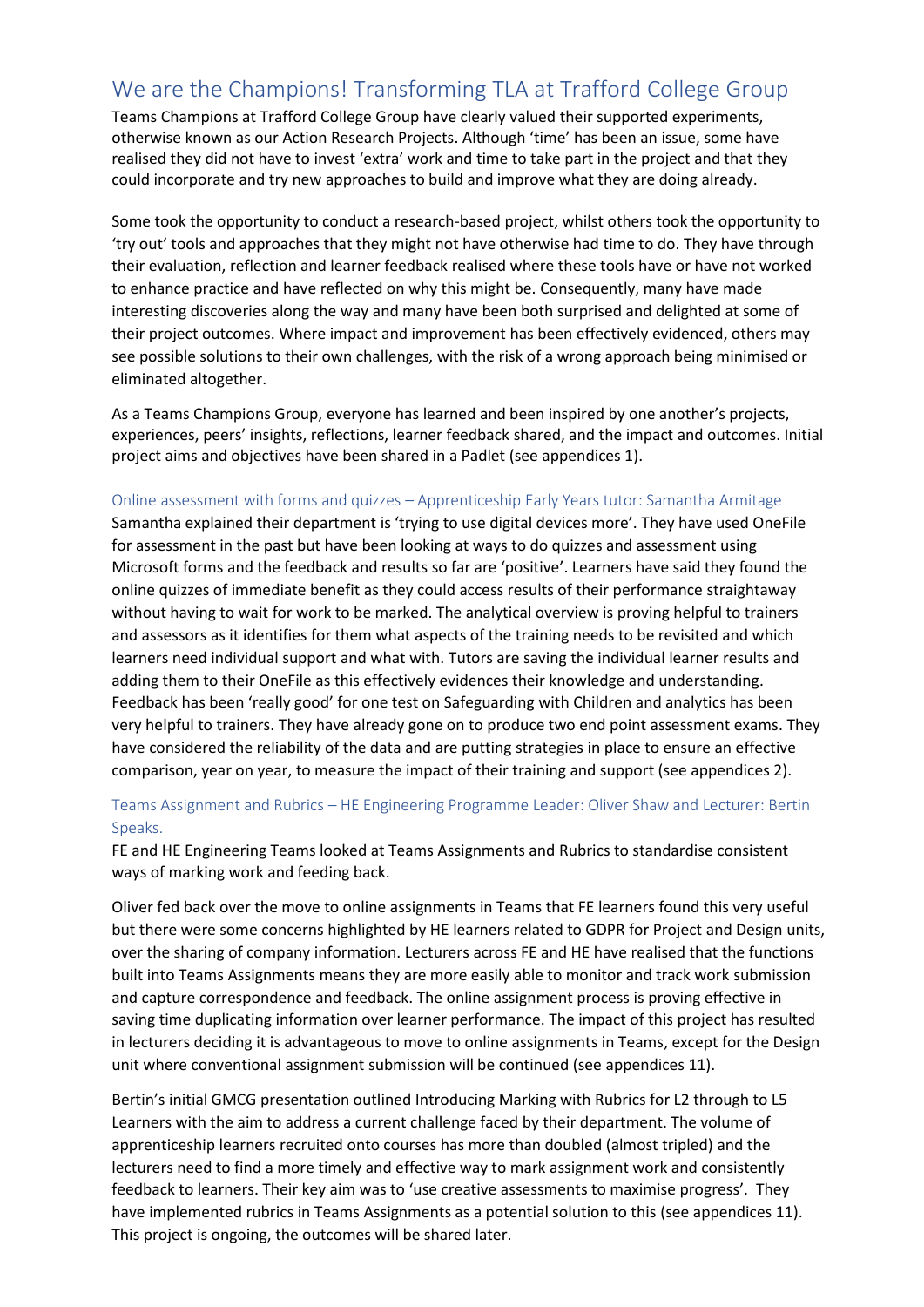Interactive Apps experimentation and impact on learners – Cheadle College Sport Teacher: Alan Taylor Alan took the opportunity to try out a variety of apps with learners to see which, or if any, had impact on learner interest and engagement. His aim, in line with personal and organisational aims, to inspire his learners to achieve the most that they can and be the best that they can be with the focus on challenging his learners with different digital technologies. He planned to find new teaching strategies within lessons to challenge, develop and engage learners. Learners found the new approach effective for their learning and experience particularly for units where there is a large amount of theory and information to digest. Alan found implementation impacted positively on his learner engagement and on his own professional development. He has enjoyed this new approach as it has worked to enhance his technology skills for learning and his teaching strategies as well as being an opportunity to find and share new ways to pass onto other members of the sports faculty (see appendices 3).

## Deepening learning through exploring questioning techniques – ESOL Lecturer and Teaching Learning and Innovation Practitioner: Julie Milner

Julie shared many discoveries along her journey. She explored many apps and different approaches. She was looking for spontaneity in her lessons, this was important to her as she did not want the implementation of a technology to interrupt the natural flow of the lesson as this would negatively impact on learning. At her initial presentation (December 2021) she expressed she was struggling to find a suitable 'technology-based' solution and, at that time, considered a traditional mini whiteboard to be the best classroom resource. With continued exploration, however, she discovered a new tool 'Quizlet' that her learners loved. She also revisited 'Triptico' and the updated web-based version is now the perfect addition to her tutor toolkit! 'I started using Triptico more in my lessons, particularly the Connections activity. I find it's great for teaching, reinforcing and revising vocab and concepts. I can add more probing questions as well as the questions, meaning students can answer at different levels'. Julie has shared her initial presentation and a recent interactive Triptico lesson, with examples throughout, that effectively captures the outcomes and impact of her project, her own reflection and learner feedback*.* She says, 'Students are involved in the whole lesson and it brings an aspect of competition. I've seen students more keen to take part in lessons and handing in homework more regularly.' She has also shared some additional classroom lesson resources that have been effective for learner engagement. In an online Champions Teams meeting Janet Clare, Teaching Learning and Innovation Practitioner, shared that she has supported a newly qualified teacher to improve her lessons by introducing her to Triptico and that in no time at all the tutor had embraced the technology and the difference it made and the impact on her lesson and learner engagement was 'amazing' (see appendices 5).

## Using Microsoft Forms as a form of initial interview during enrolment and induction – Progression Curriculum lecturer: Gillian Piercy

Gillian's project was to improve work efficiency and gain a greater understanding of learners so that they can be better supported on their programme of study by tutors and mentors. A Microsoft form is used to capture any information disclosed during an early conversation with the learner, for example, 'Did you enjoy school?'. During the enrolment process learners are often not comfortable to share this information in fear of any negative impact. The data 'export to excel' function enables the easy search of information and is having a positive impact, saving time, and speeding up intervention, as there is 'less paperwork, less filing and less searching needed'. Tutors and mentors can now easily access this information 'digitally' in a 'central' location so interventions can be quickly put in place to meet learners needs more effectively. This was already in place in this department, but the supported experiment has given the opportunity to further build on the process. Branching questions have now been added to the form to collect further information. The questions enable the tutor and learner to start talking and break down initial barriers. Gillian has explained questions are focused on gaining a better understanding of individuals, such as their personal circumstances, hobbies and interests, independence and are working to help the learners feel more supported. 'It does have an impact on how we do things early on to enable students to feel like they can achieve settling into college'. This is helping improve retention. (see appendices 8).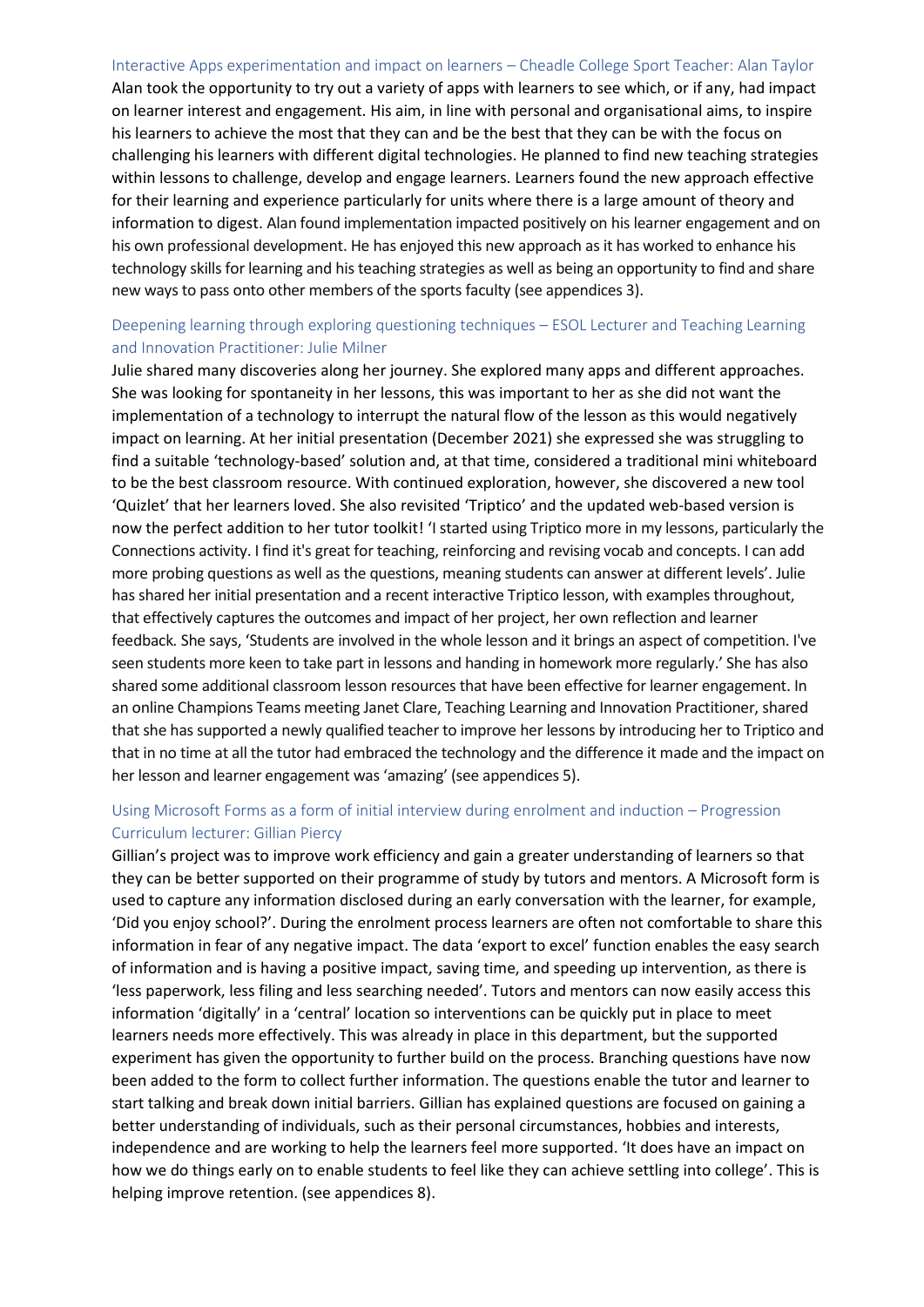### Developing learner contextualising skills and relating theory to practice – Business Lecturer and Teaching Learning and Innovation Practitioner: Janet Clare

Janet implemented the use of learner Padlet boards for collaborative learning to help them address challenges around identifying issues in real Business case studies and they then took action to resolve this. Janet explained 'a lot of learners were struggling; they knew the theory but couldn't piece it together'. With Padlet collaboration 'they worked together and produced some amazing stuff… magic appeared on the boards as they all contributed and shared their ideas'. 'Learners were able to go on and complete their homework as they had lots of ideas and it developed their confidence as individual learners and in their own independent learning abilities as well'. Janet's reflection: 'Using this strategy helped learners to not only develop higher-level thinking skills, but boost their confidence and self-esteem as well… It facilitated a lot of creativity… The resources created are useful to the whole group for revision.' She has shared 'I will be adding Padlet to my teacher toolkit in terms of developing collaboration skills' (see appendices 4).

### Creative approaches to raising standards in the digital age – Hair and Beauty Programme Leaders: Lorraine Chaisty + Angela Crook

Programme Leaders have created activities that embed English and Maths 'soft skills' directly inside their Class Team. This is eliminating need for a separate 'Team' for Maths and English. Using Blended Learning Consortium (BLC) off-the-shelf interactive modules contextualised for Hair and Beauty and sourcing and creating their own resources through TCG Online Library Live is proving to be effective for learners. The resources have, so far, been trialled with a limited number of learners. The activities signposted online library resources specific for course programme areas, embedded and easily accessible in Teams Channels. Lorraine Chaisty remarked 'we are trying to make the maths and English feel alive' just with short 10 minute tasks exploring vocabulary. Feedback captured, even though just short snips are looked at with learners in lessons it is adding value as some learners are revisiting the chapters, interested to learn more about this aspect of their industry and in preparation for exams.

Embedding the contextualised BLC modules is also proving very effective particularly as they are short interactive activities with quiz assessment built in. Angela explained that her L1 and L2 learners are much more interested and actively engaged when the Maths and English is 'relatable to the service learners are in'. They are independent learning tasks useful to consolidate learning and easily accessible from within Teams. The resources also link out to other websites and BBC bitesize with opportunities to further deepen learning and understanding (see appendices 10).

#### Improve the visual look of the Moving Image Channel on the Teams Page to improve the student experience and engagement - L2 Creative Media Lecturer: Kirsty Wilkinson

Kirsty has recently joined the Teams Champion Group and so has only just implemented her project. It has been advantageous to her two-fold, as she wished to develop her skills for the use of Teams and, at the same time, improve learner interest and engagement in her subject. Kirsty explained in an online meeting that creating more visual posts is working to draw attention to work tasks and information. Kirsty now adds explanation around the tasks in posts and she is finding this is beneficial for absent learners as well as learners that are in class. She has started to add images and links that give more help and guidance from professionals in the industry prior to tasks being completed, for example, professional examples from real films for storyboarding and she says this is helping, 'it gives them a visual idea for what they are expected to create for their own storyboards'. Initial verbal feedback was that 'learners do much prefer it'. She has since surveyed learners to better capture the impact of this new approach (see appendices 9).

#### Digital Ink to support learning – Science Lecturer: Michael Woods

There has been a delay to this project due to technical issues with the classroom whiteboard. This is now resolved. This project is ongoing and findings will be shared later in the year. Michael shared his PPT Presentation (see Appendices 1) and a Lesson ink online whiteboard example (see appendices 6).